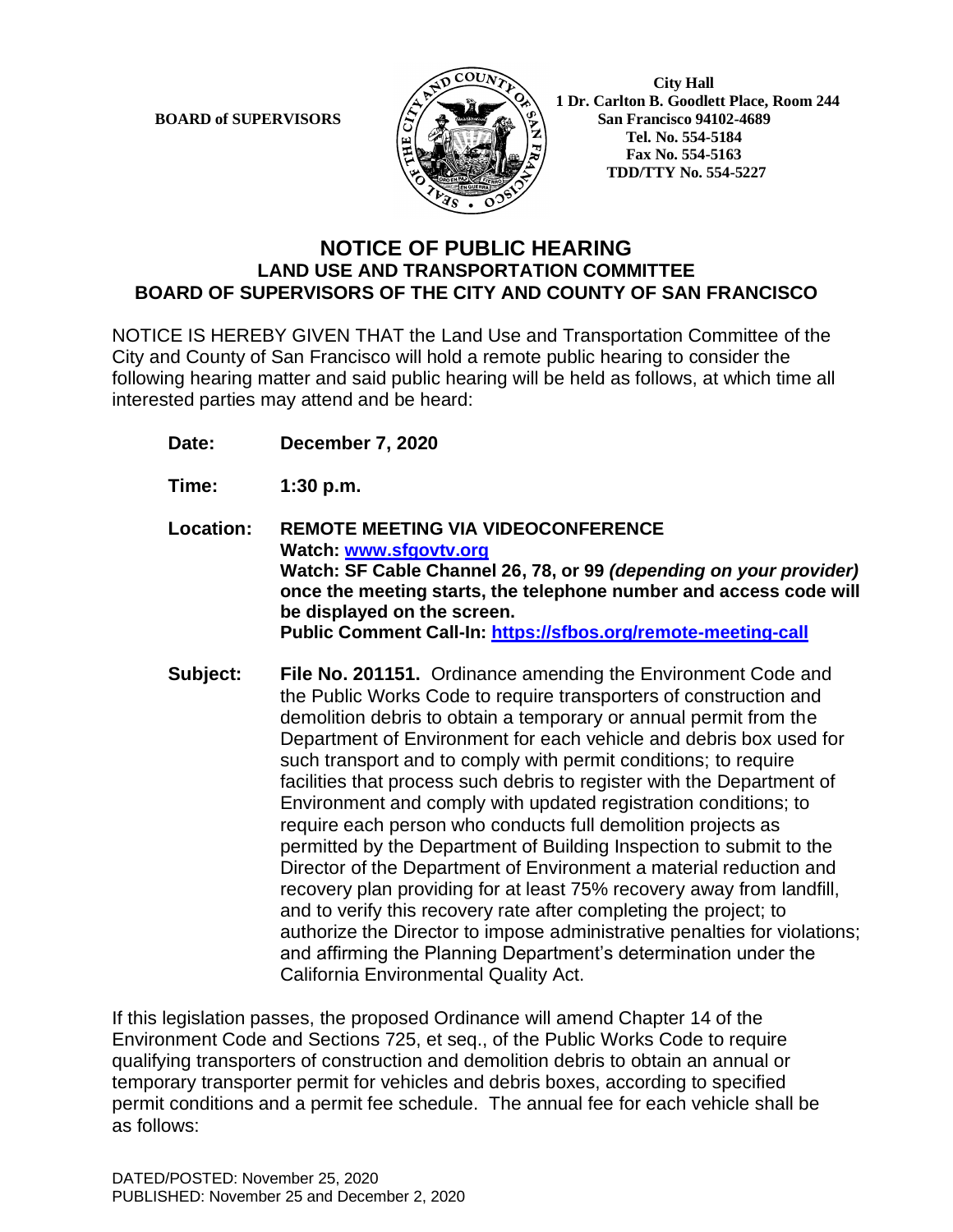#### **Annual Vehicle Permit Fees:**

- Tier 1 for vehicles with (Gross Vehicle Weight) GVW of less than 10,00 pounds or no California code and not subject to a fee until July 1, 2022, shall be \$395;
- Tier 2 for vehicles with a GVW of 10,000 pounds up to and including 35,000 pounds shall be \$1,200;
- Tier 3 for Vehicles with a GVW of 35,001 pounds up to and including 60,000 pounds shall be \$1,600; and
- Tier 4 for Vehicles with a GVW of 60,001 pounds up to and including 80,000 pounds shall be \$2,000.

## **Annual Construction and Demolition (C&D) Debris Box Permit Fee:**

• The annual permit fee for each C&D Debris Box shall be \$795.

## **Temporary Vehicle 7-Day Permit Fee:**

- Tier 1 for Vehicles with a GVW of less than 10,000 pounds shall be \$175;
- Tier 2 for Vehicles with a GVW of 10,001 pounds up to and including 35,000 pounds shall be \$300;
- Tier 3 for Vehicles with a GVW of 35,001 pounds up to and including 60,000 pounds shall be \$400; and
- Tier 4 for Vehicles with a GVW of 60,001 pounds up to and including 80,000 pounds shall be \$500.

## **Temporary C&D Debris Box Permit Fee:**

• The fee for each temporary, 7-day C&D Debris Box Permit shall be \$200.

Annual Vehicle and C&D Debris Box permit fees under Environment Code, Section 1408, shall be prorated from the month that the permit is issued to the end of that permit year cycle. Beginning with fiscal year 2022-2023 and annually thereafter, the fees set forth in Environment Code, Section 1408, may be adjusted each year to reflect changes in the Consumer Price Index as determined by the Controller, without further action by the Board of Supervisors.

On March 17, 2020, the Board of Supervisors authorized their Board and Committee meetings to convene remotely and allow for remote public comment due to the Coronavirus -19 pandemic. Therefore, Board of Supervisors meetings that are held through videoconferencing will allow remote public comment. Visit the SFGovTV website (www.sfgovtv.org) to stream the live meetings or watch them on demand.

## **PUBLIC COMMENT CALL-IN**

**WATCH:** SF Cable Channel 26, 78, or 99 *(depending on your provider)*, once the meeting starts, and the telephone number and access code will be displayed on the screen; or

**VISIT: https://sfbos.org/remote-meeting-call**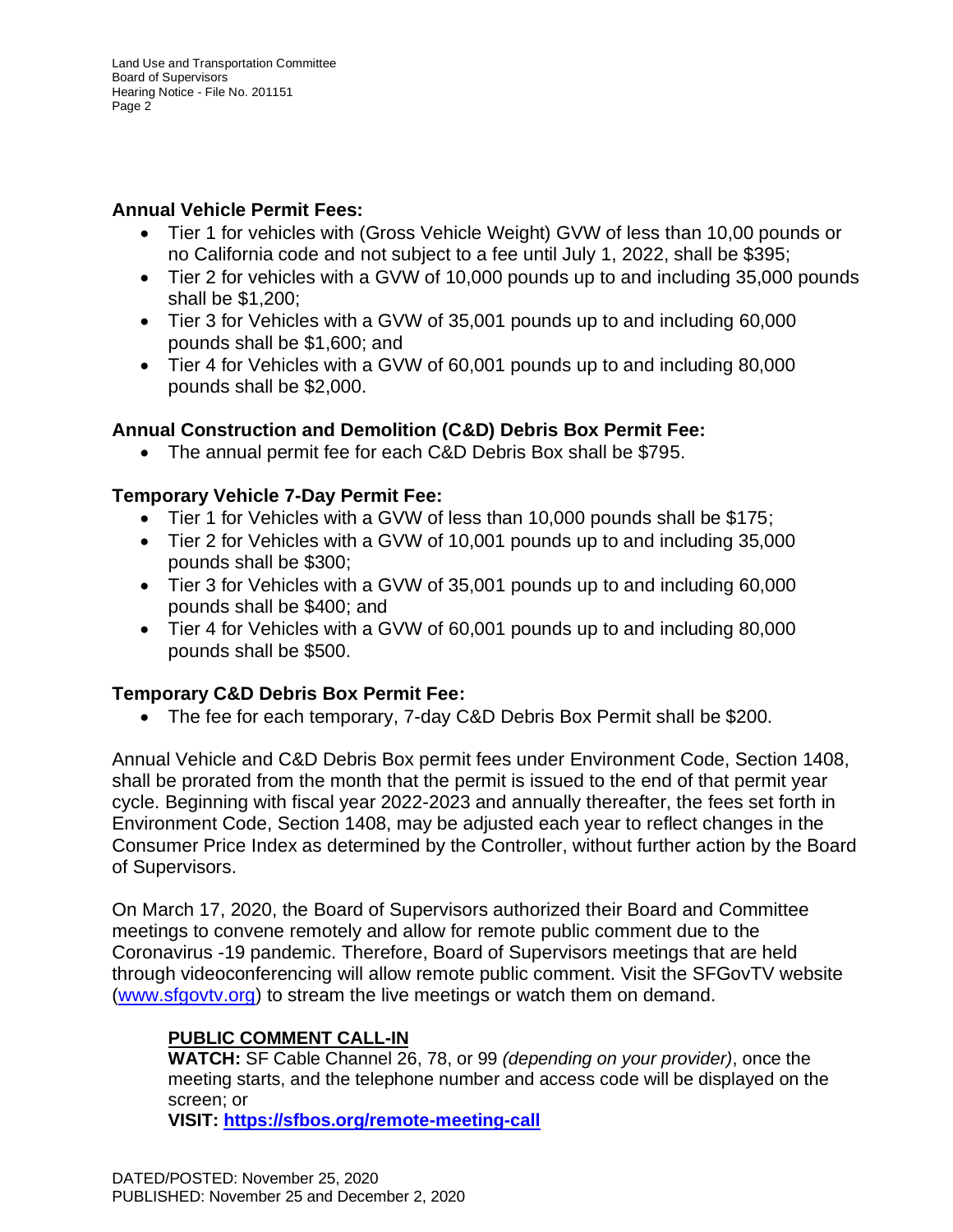Please visit the Board's website (https://sfbos.org/city-board-response-covid-19) regularly to be updated on the City's response to COVID-19 and how the legislative process may be impacted.

In accordance with Administrative Code, Section 67.7-1, persons who are unable to attend the hearing on this matter may submit written comments prior to the time the hearing begins. These comments will be made as part of the official public record in this matter and shall be brought to the attention of the Board of Supervisors. Written comments should be addressed to Angela Calvillo, Clerk of the Board, City Hall, 1 Dr. Carlton B. Goodlett Place, Room 244, San Francisco, CA, 94102 or sent via email (board.of.supervisors@sfgov.org). Information relating to this matter is available in the Office of the Clerk of the Board or the Board of Supervisors' Legislative Research Center (https://sfbos.org/legislative-research-center-lrc). Agenda information relating to this matter will be available for public review on Wednesday, November 25, 2020.

For any questions about this hearing, please contact the Assistant Clerk for the Land Use and Transportation Committee:

Erica Major (Erica.Major@sfgov.org ~  $(415)$  554-4441)

*Please Note: The Department is open for business, but employees are working from home. Please allow 48 hours for us to return your call or email.*

 $\Omega$ 

Angela Calvillo Clerk of the Board of Supervisors City and County of San Francisco

em:jec:ams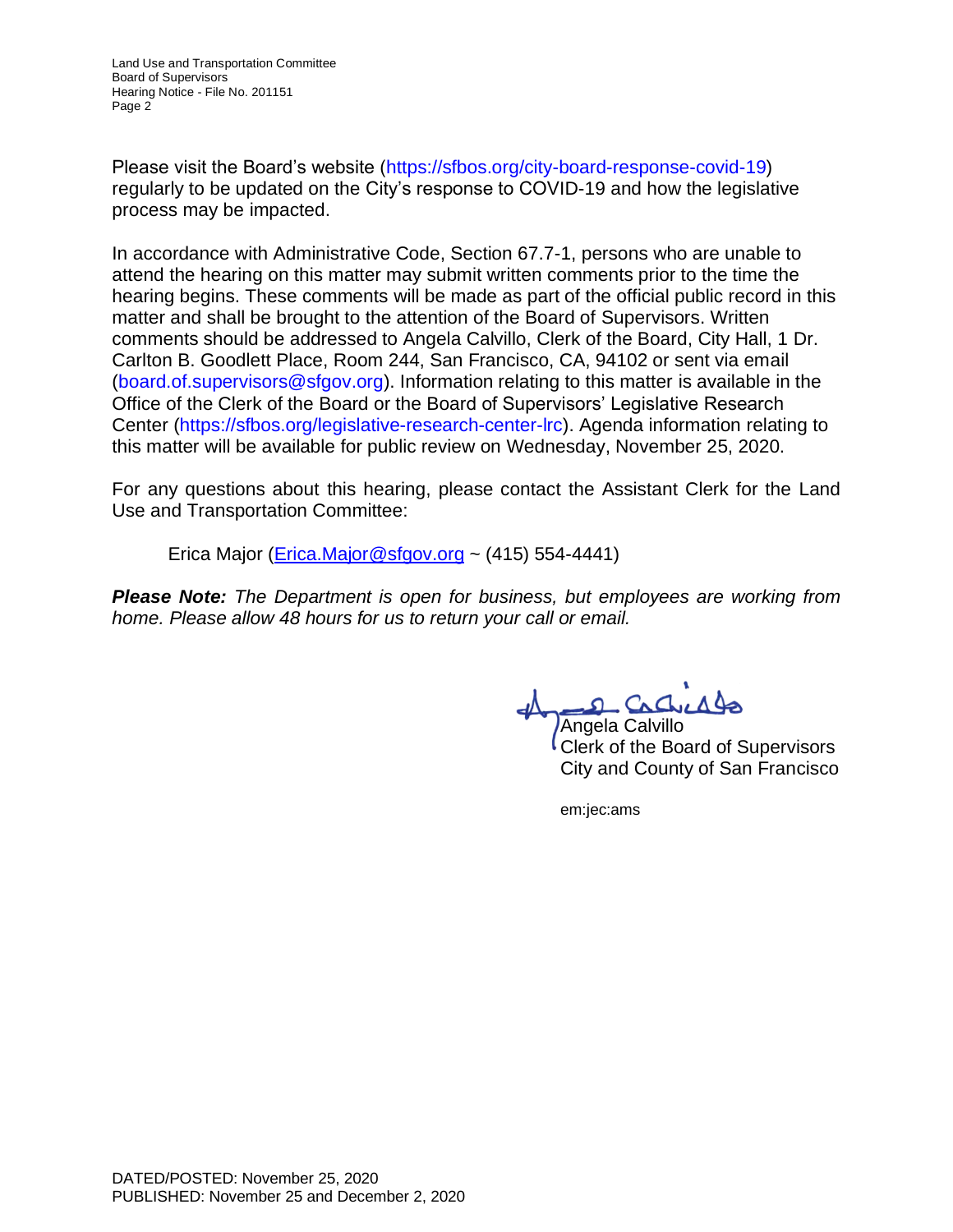#### **CALIFORNIA NEWSPAPER SERVICE BUREAU**

#### **D A I L Y J O U R N A L C O R P O R A T I O N**

Mailing Address : 915 E FIRST ST, LOS ANGELES, CA 90012 Telephone (800) 788-7840 / Fax (800) 464-2839 Visit us @ www.LegalAdstore.com

ERICA MAJOR CCSF BD OF SUPERVISORS (OFFICIAL NOTICES) 1 DR CARLTON B GOODLETT PL #244 SAN FRANCISCO, CA 94102

# **COPY OF NOTICE**

 GPN GOVT PUBLIC NOTICE Notice Type:

 EDM Land Use Noticing - 201151 Fee Ad Ad Description

FRANCISCO EXAMINER. Thank you for using our newspaper. Please read<br>this notice carefully and call us with ny corrections. The Proof of Publication To the right is a copy of the notice you sent to us for publication in the SAN FRANCISCO EXAMINER. Thank you for using our newspaper. Please read will be filed with the County Clerk, if required, and mailed to you after the last date below. Publication date(s) for this notice is (are):

11/25/2020 , 12/02/2020

The charge(s) for this order is as follows. An invoice will be sent after the last date of publication. If you prepaid this order in full, you will not receive an invoice.

Publication Total

\$1441.44

EXM# 3418613

\$1441.44 Director to impose administrative penalties for viola-<br>tions; and affirming the<br>Planning Department's<br>determination under the<br>California Environmental **NOTICE OF REGULAR MEETING SAN FRAN-**CISCO BOARD<br>SUPERVISORS LAND USE<br>AND TRANSPORTATION<br>COMMITTEE MONDAY,<br>DECEMBER 7, 2020 - 1:30<br>PM NOTICE IS HEREBY<br>GIVEN THAT the Land Use and Transportation Commit-tee will hold a public hearing to consider the following proposal and said public hearing will be held as follows, at which time all interested parties may attend and be heard: File No. 201151. Ordinance amend-ing the Environment Code and the Public Works Code to require transporters of construction and demolition debris to obtain a temporary or annual permit from the Department of Environment for each vehicle and debris box used for such transport and to comply with permit conditions; to require facilities that process such debris to register with the<br>Department of Environment<br>and comply with updated<br>registration conditions; to<br>require each person who<br>conducts full demolition<br>Diejocts as permitted by the<br>Department of Building<br>Director of the Director of the Department of<br>Environment a material<br>Environment a material<br>reduction and recovery plan<br>recovery away from landfill,<br>and to verify this recovery and the reader recovery and the<br>rate after completing the<br>pro permit conditions and a<br>permit fee schedule. The permit fee schedule. The annual fee for each vehicle shall be as follows: Annual Vehicle Permit Fees: Tier 1 for vehicles with GVW of less than 10,00 pounds or no California code shall not be subject to a fee until July 1,<br>2022, shall be \$395; Tier 2 2022, shall be \$395; Tier 2 for vehicles with a GVW of 10,000 pounds up to and including 35,000 pounds shall be \$1200; Tier 3 for Vehicles with a GVW of

35,001 pounds up to and<br>including 60,000 pounds<br>Vehicles with a GVW of<br>60,001 pounds up to and<br>including 80,000 pounds<br>including 80,000 pounds<br>Shall be \$2000; Annual<br>Construction and Demolition (C&D) Debris Box Permit Fee: The annual permit fee for each C&D Debris Box shall be \$795; Temporary Vehicle 7-Day Permit Fee: Tier 1 for Vehicles with a GVW of less than 10,000 pounds shall be \$175; Tier 2<br>for Vehicles with a GWV of<br>including 35,000 pounds<br>shall be \$300; Tier 3 for<br>shall be \$300; Tier 3 for<br>Vehicles with a GVW of<br>35,001 pounds up to and<br>including 60,000 pounds<br>Vehicles with a GWV 7-day C&D Debris Box Permit shall be \$200. Annual Vehicle and C&D Debris Box permit fees under Environ-ment Code, Section 1408, shall be prorated from the month that the permit is issued to the end of that permit year cycle. Beginning with fiscal year 2022-2023 Fest set form in under the<br>Environment Code, Section<br>1408, may be adjusted each<br>vear to reflect changes in the<br>Consumer Price Index as<br>determined by the Controller,<br>Board of Supervisors. On<br>Board of Supervisors of Supervis COMMENT CALL-IN<br>WATCH: SF Cable Channel<br>26, 78, or 99, once the<br>meeting starts, and the<br>telephone number and<br>Meeting ID will be displayed<br>Meeting-Call Pease visities://sfbos.org/remote-<br>meeting-call Please visities<br>meeting (https://sfbos.org/city-board-response-covid-19) regularly to be updated on the City's response to COVID-19 and how the legislative process may be impacted. In